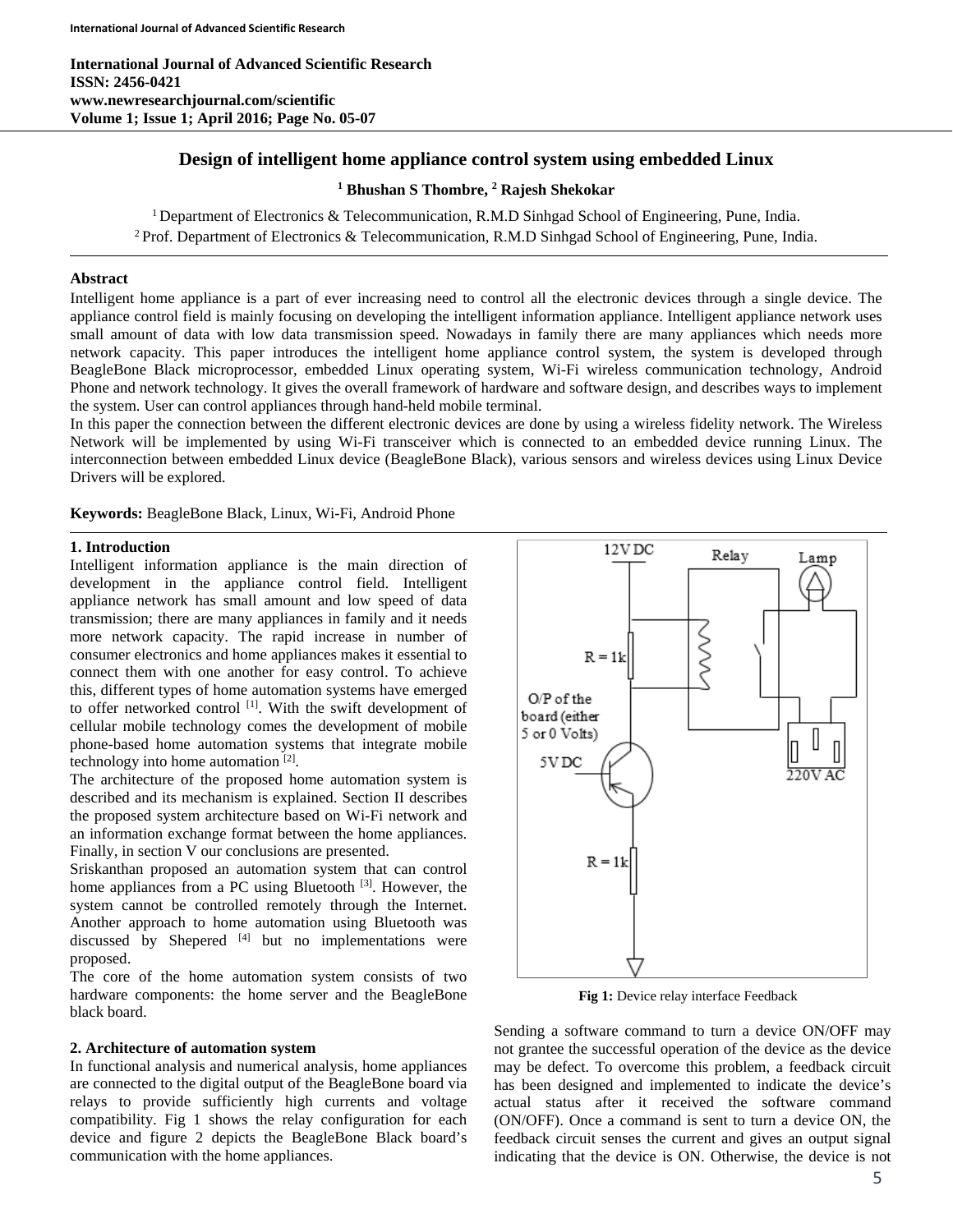#### **International Journal of Advanced Scientific Research**

functioning and a message will pop up informing the user that the command was not executed successfully. The main sensing element is a current transformer and signal conditioning circuit that will output a digital signal indicating if the device responded to the command correctly.



**Fig 2:** Hardware architecture of home

### **3. Overview**

Linux is an open source operating system which is a POSIX Compliant system. In the implementation the Linux OS that is used is a Linux distribution that has been ported to an Advanced RISC Machines (ARM) Cortex-A series processor (Application processor). The Sensors and the different nodes were all implemented on an embedded Linux platform. The implementation uses a Linux distribution called Angstrom whose binaries are built using Open Embedded. This open Embedded group offers the best cross-compile Environment for any Linux Distribution made for embedded systems. This offers a main advantage that it supports ARM processors and it has multiple releases for a particular kernel version. The Embedded device used here is BeagleBone Black which runs Angstrom.

The Home automation system comprises of different nodes. These nodes are interconnected with each other with the help of the wireless network as shown in Fig 3.

These nodes are interconnected to form a home automation system. The function of this network is:

- Detect the motion.
- Once the motion is detected then it informs the Network Controller, Servo motor controller, and lighting controller.
- Servo motor module on receiving the commands runs and opens the door.
- The lighting Control will switch on the light depending on the time of the day.
- Each of these nodes will send the status information to the network controller.
- The network control module will have all the information of the nodes in the network. The user will be able to control the nodes or read their status.

The above is the sample Wireless Sensor Network implemented in this paper. The nodes of the network are all running embedded Linux on a device called BeagleBone Black. Thus the entire network is made to run from a Linux Environment. The Implementation is made in a way that the system performance is never hindered.



**Fig 3:** Block Diagram of a system

#### **A. BeagleBone Black**

BeagleBone Black is the latest in the series of the BeagleBone family. It is a low cost high expansion focused BeagleBone, the application processor used is Sitara XAM3358AZCZ100 Cortex-A8 ARM processor from Texas Instruments.

| Processor           | Sitara AM3358, 1 GHz 2000MIPS |            |
|---------------------|-------------------------------|------------|
| <b>SDRAM</b>        | 512MB DDR3L 800MHz            |            |
| On-board            | 2 GB, 8bit Embedded MMC       |            |
| Power               | Mini USB                      | 5V DC Jack |
| Ethernet            | 10/100 RJ45                   |            |
| <b>SD</b> Connector | Micro SD 3.3V                 |            |
| Video/Audio         | 16 bHDMI                      |            |

**Table 1:** BeagleBone Specifications

The Linux Distribution used on the On-board Flash is Angstrom. The advantage of BeagleBone over the rest of the Open Source hardware is that BeagleBone supports Linux operating system. BeagleBone beats the rest of the boards in

the BeagleBone Family and others that support Linux by giving a max number of pin expansion Headers. Hence more flexibility is achieved by the developer.